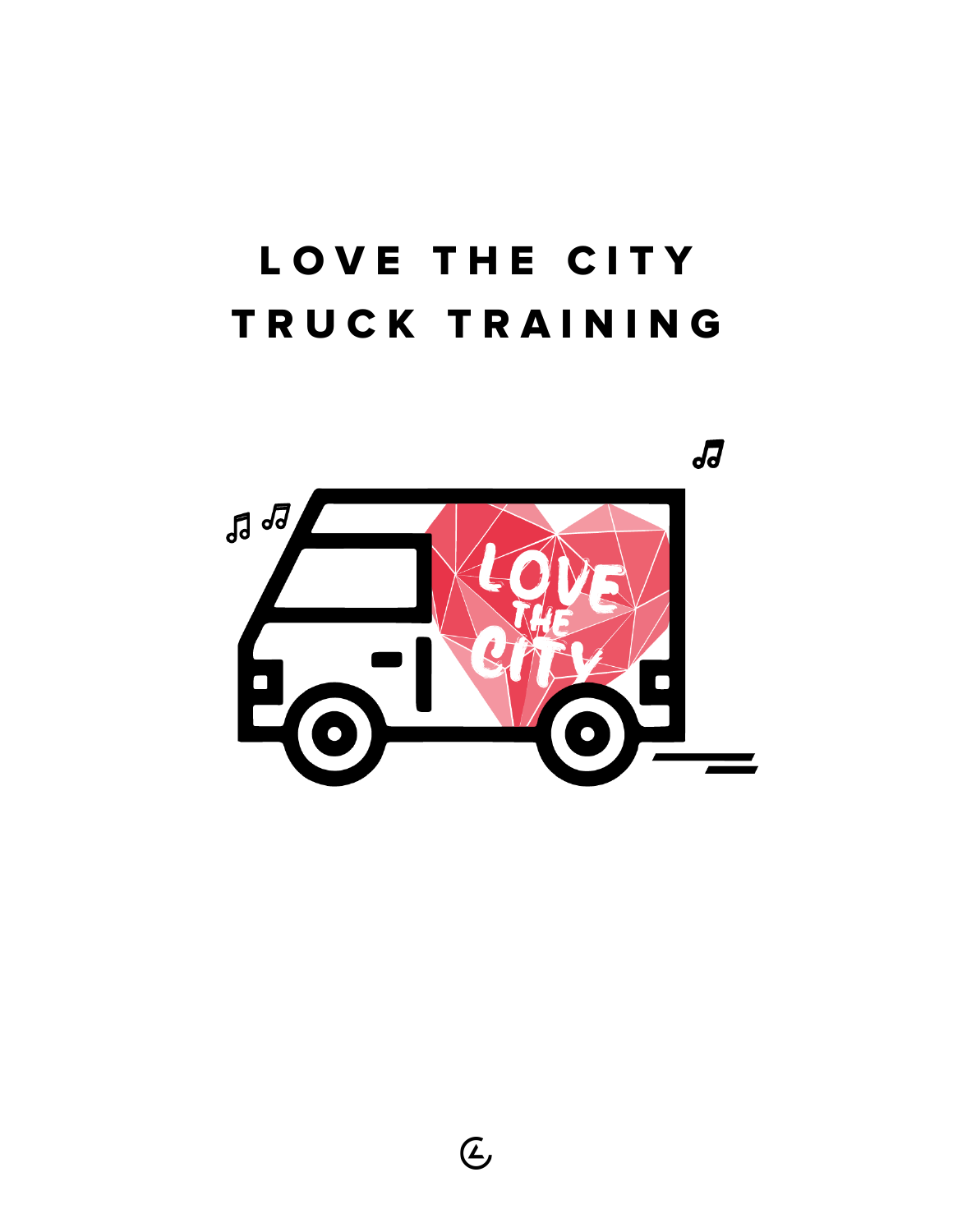#### **"TOP 10" WHY**

- 1. Love the City God's coming back with a city.
- 2. Loved (Image Bearers People aren't projects). Belong (Family). Purpose (Gifted).
- 3. The Good Report We see everything as Good.
- 4. Love Runs To\_\_\_\_\_. We want to impact lives right where life exists.
- 5. All things new All Things New.
- 6. The One One is the biggest number. Do for one what we wish we could do for all.
- 7. Good Works, Good Will, Good News adding value without any strings attached.
	- a. Ice Cream Taste and See (Ps 34:8)
- 8. Fun & Safe
- 9. The Future is Here. Right now with our kids.
- 10. It is Finished.

#### **SUMMER SCHEDULE (June 8th - Aug 28th)**

- 1. Foster Park Wednesdays, 5pm 7pm
- 2. SummerPlace Saturdays, 12pm 2pm
- 3. Risdale Park Saturdays, 3pm 5pm
- 4. Ferris Park Sundays, 2pm 4pm

#### **WHAT TO EXPECT**

- 1. Length Block Parties & Ice Cream Serving are 2 hrs.
- 2. Block Party
	- a. Arrival Arrive at City Life at the scheduled time
	- b. Setup Setup "Safety Area" prior to the Trucks arrival, setup for Block Party
	- c. Rally You will be provided with details of what your role looks like for the day
	- d. Free Play + Door Knocking Hang with kids as everything is getting prepped & setup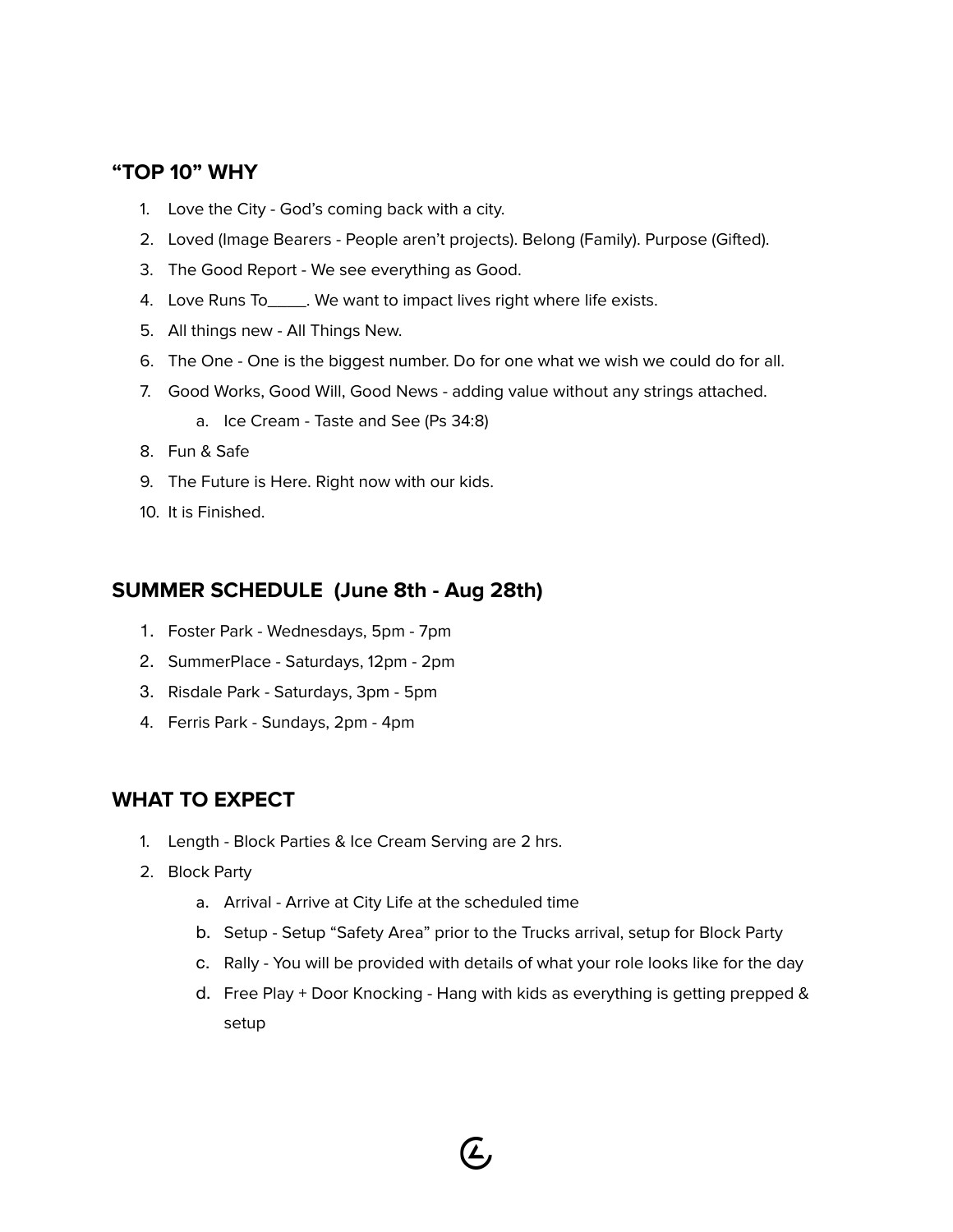- e. Block Party Speak life into kids and tell them they are loved, belong and have purpose.
- f. Teardown Clean up all supplies, leaving it better than we found it
- 3. Ice Cream arrive and hit the block.

#### **TIPS**

- 1. Loved Be YOU! Be natural, don't force it.
- 2. Love Love, listen, learn, lead.
	- a. Love is the secret weapon.
	- b. Learn names & use them.
	- c. Nobody cares how much you know till they know how much you care
	- d. Rules without relationship lead to rebellion
	- e. Seek first to understand, then to be understood.
	- f. Make questions about your profession.
	- g. Call out the champion, do not condemn the convict. See beyond what you see, hear beyond what is said.
	- h. NEVER grab or yell at kids use the redirect method.
	- i. Yes be Yes When you tell a kid you are going to do something, do it.
	- j. Honor all parents and guardians.
- 3. Safe
	- a. We are ALL on the "Safety Team." Everyone being safe is a number one priority.
	- b. Truck Movement This truck is massive and has blind spots. There is a rear backup camera but we all get to help be the safety goggles for the driver.

Œ,

- c. If you see something out of the ordinary, please communicate it to the team lead.
- 4. Fun Have Fun!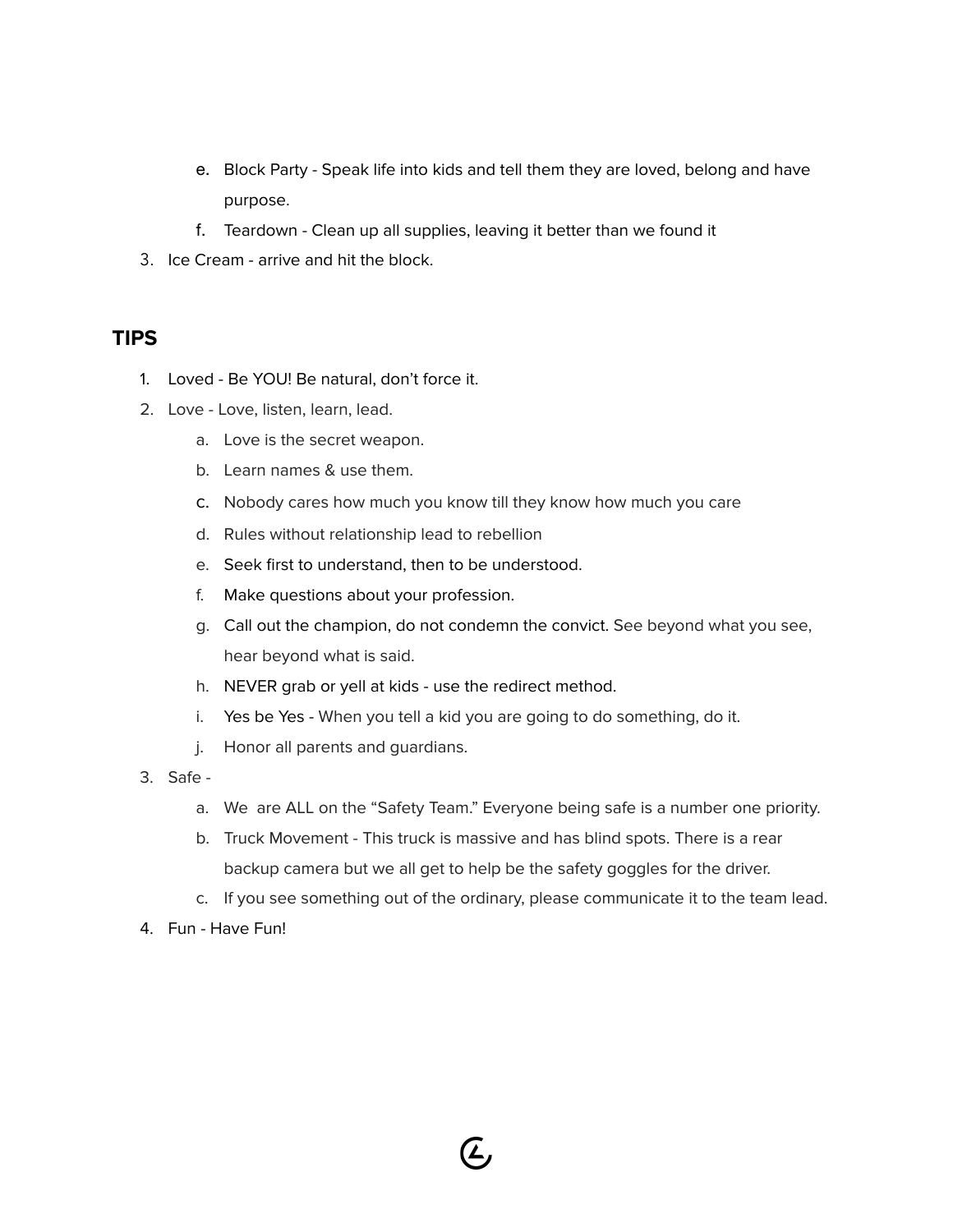## LTC TRUCK VOLUNTEER

The Love the City Truck Volunteer is vital for a life-giving experience. You are investing in the city and showing people that they are Loved, Belong, and Have Purpose.

**VISION** - Love Runs To\_\_\_\_. **MISSION** - Loving the City One Life at a Time. **WIN** - Loved, Belong, Have Purpose. **FILTER** - We Got You

#### POSITION DESCRIPTION

#### **1. Driver + Driver Shadow**

- a. Follow safety procedures
- b. Keep truck fueled and participants of events safe
- c. Highly effective communication with Lead/Assistants is needed
- d. Keep the truck clean of trash and debris, plugged in and locked when parked.
- e. Do for one what you wish you could do for all. Love whoever you have in front of you.

#### **2. Free Play/Activities Team**

- a. Organize, set up and run activity
- b. Connect with kids & parents
- c. Help create a safe environment
- d. Highly effective communication with Lead/Assistants is needed
- e. Do for one what you wish you could do for all. Love whoever you have in front of you.

#### **3. Tech Lead**

- a. Setup of all Audio/Visual equipment
- b. Sound Check and organize all files needed for the Block Party
- c. Communicate with Team Lead for OOS confirmations/transitions

Œ,

d. Train others on sound and communicate with coach about it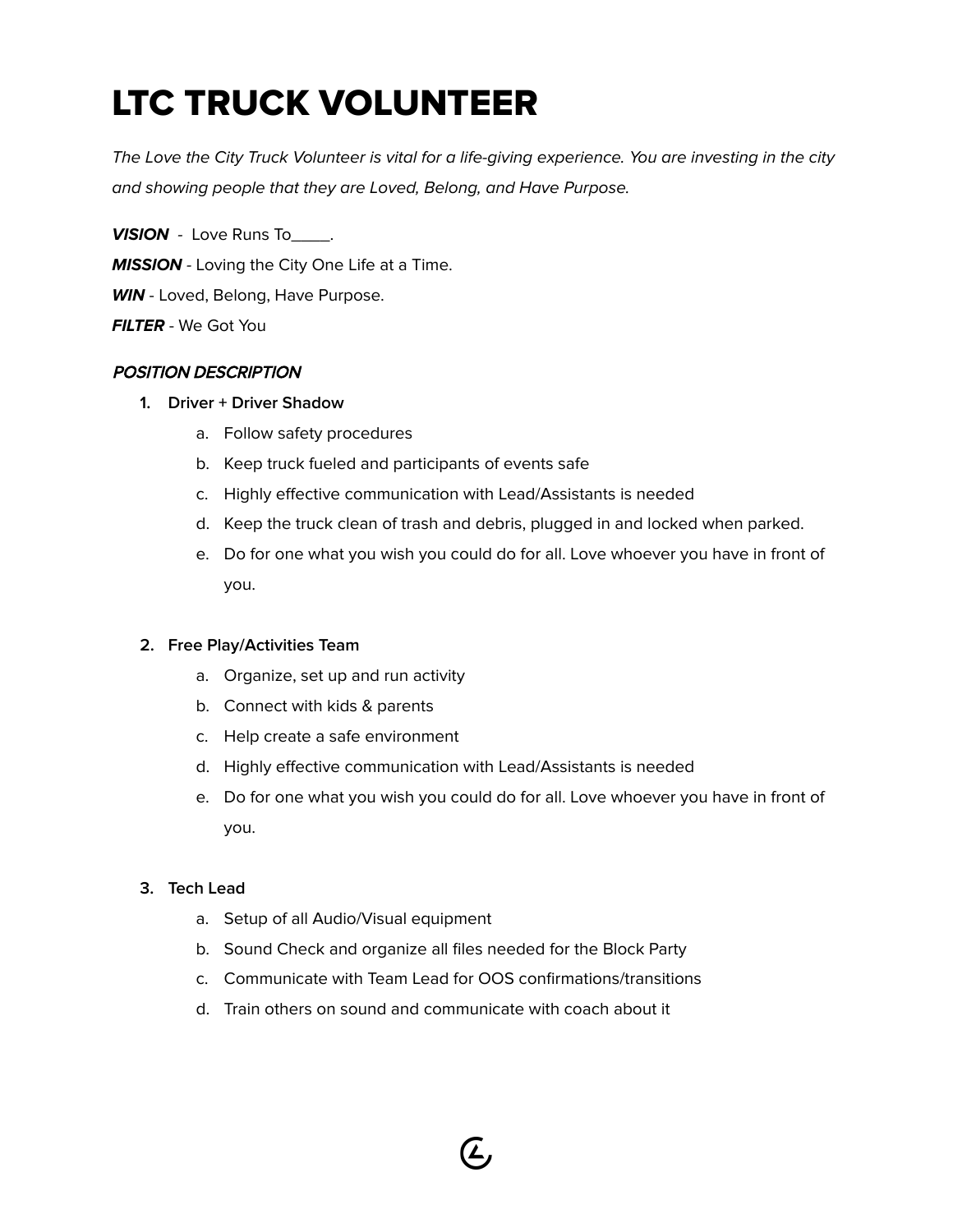#### **4. Team Lead**

- a. Help gather the kids to create a fun & safe experience
- b. Effectively communicate all details of games/activities sometimes use a microphone
- c. Hold the attention of all the kids where you are
- d. Musical performance from stage, science experiment, game, etc.
- e. Keep kids safe always
- f. Bring others along and equip them with details so they can duplicate what you do

#### **5. "We Got You"**

- a. On Site "We Got You"
	- i. Help with Crowd Control when using stage
	- ii. Trash Reset
	- iii. Assist with Food and snacks
- b. Off Site "We Got You"
	- i. Serve 1-2 hours a week outside of Block Party times, whenever possible for you! Keep inside and outside of truck clean
	- ii. Keep Love The City Storage area items organized and restocked
- c. This is a background position to keep the team on the ground fully stocked to love the city at the events they are at.
- d. This role helps the rest of the team feel appreciated and loved because we all get to be a part of this!

#### **6. Food Team**

- a. Set up grill and cooking supplies
	- i. Communicate needed supplies as it comes up
	- ii. Set up at a safe distance from other Block Party activities
- b. Serve Food to Block Party attendees
- c. Clean up cooking supplies once party has finished
	- i. Trash removed and thrown away
	- ii. Cooking utensils and supplies replaced in grill
	- iii. Grill stored on the LTC truck

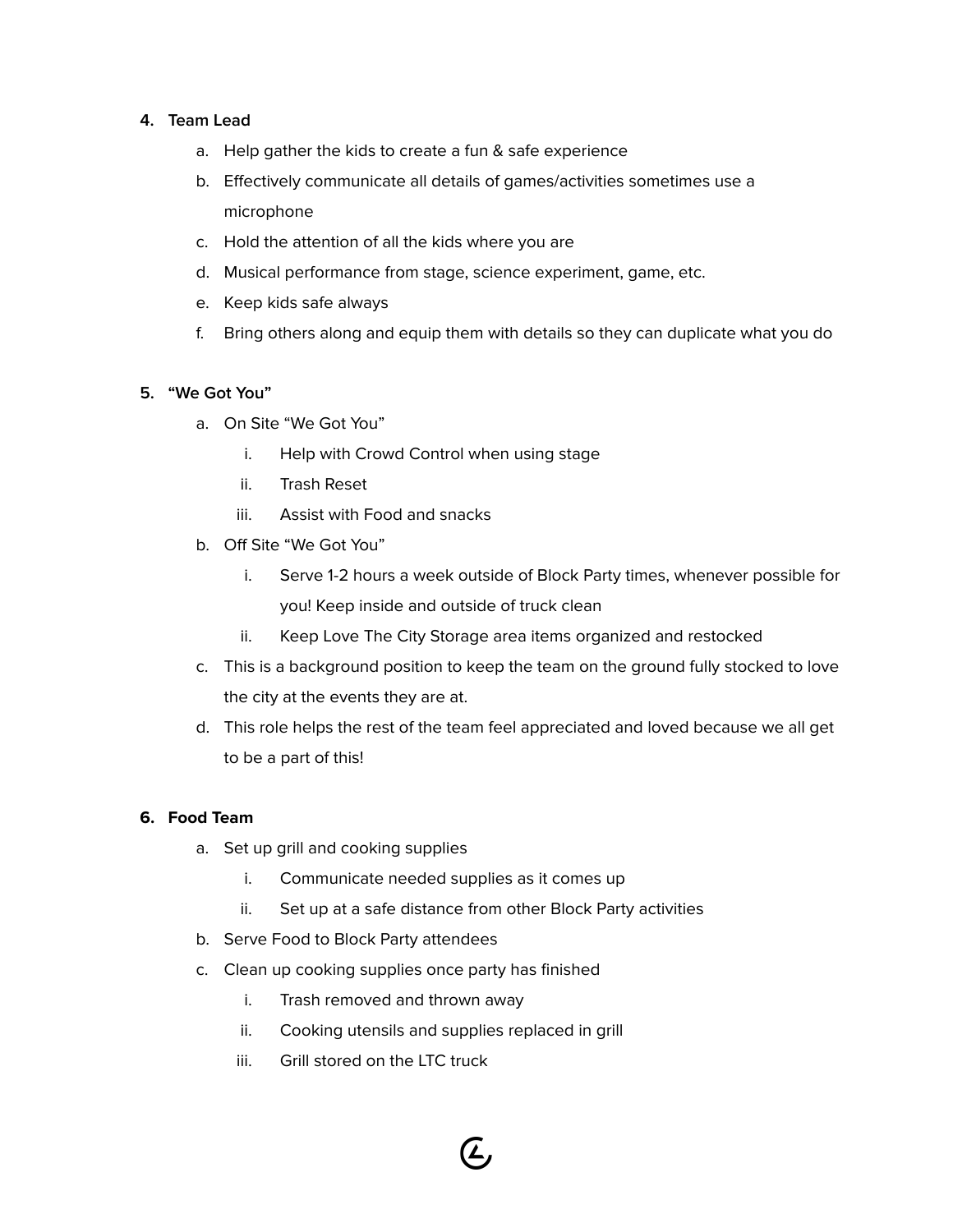#### **7. Invite/Door Knocking**

- a. Take Block party fliers to surrounding neighborhood and and invite families to join us
- b. Be mindful/respectful of people's boundaries and desire to come Block Party
- c. Leave a flier at the door if no one answers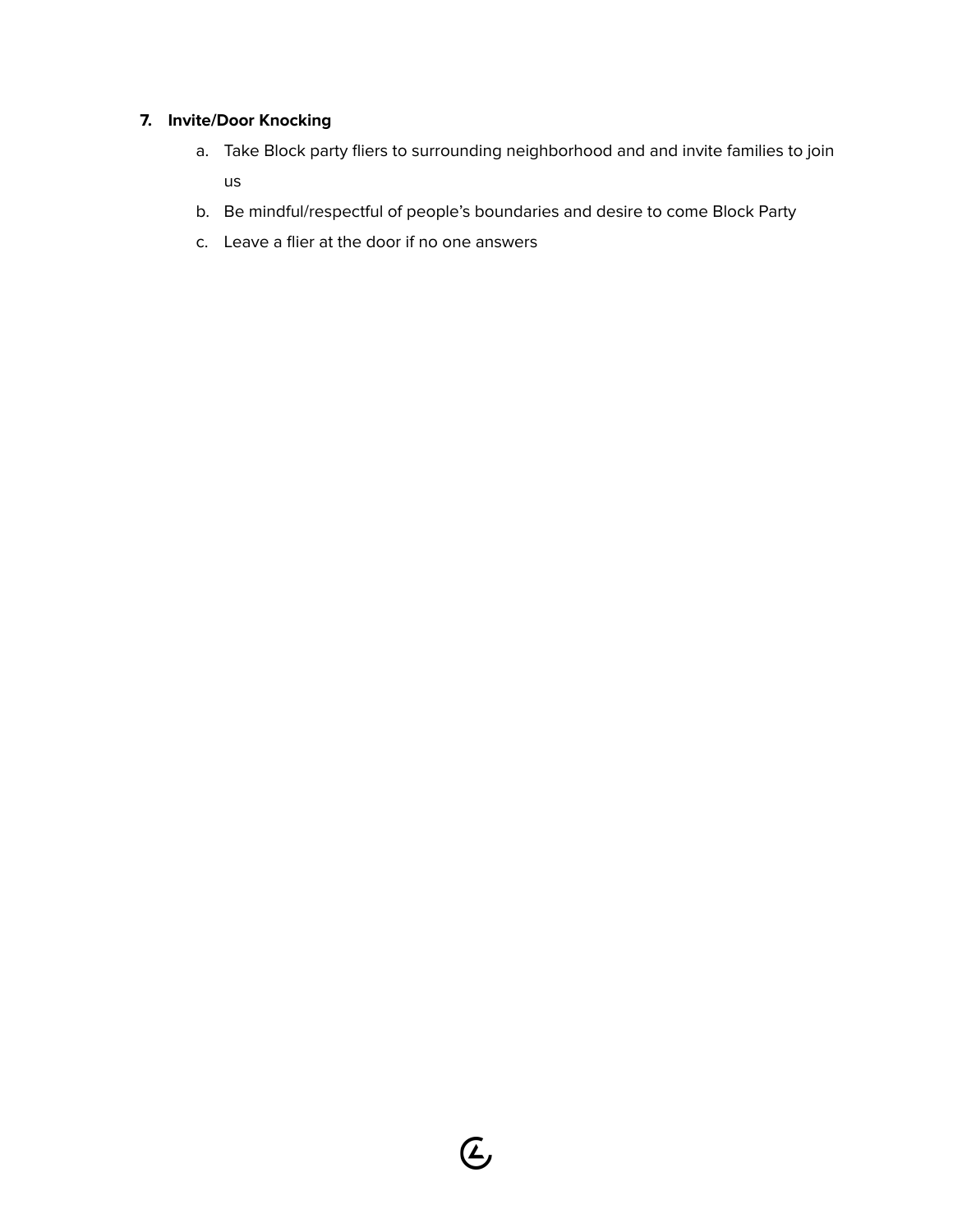## **BLOCK PARTY ORDER OF SERVICE**

Risdale, Summer Place, Ferris

| $\frac{1}{2}$                                                   | <b>PRE - PARTY</b>  |                                                                                                                                                             |  |
|-----------------------------------------------------------------|---------------------|-------------------------------------------------------------------------------------------------------------------------------------------------------------|--|
| $\frac{1}{2}$                                                   | 30:00               | Load Truck and Prep<br>Loading Truck with necessary equipment prior to Block party - at City Life                                                           |  |
|                                                                 |                     | Includes gear and inventory check                                                                                                                           |  |
| $\begin{array}{ccc} 0 & 0 \\ 0 & 0 \\ 0 & 0 \end{array}$        | 15:00               | <b>Team Arrival at Park</b><br>Team Arrival and Begin Set Up                                                                                                |  |
| $\frac{1}{2}$                                                   | 5:00                | Team Rally<br>Vision + Head, Heart, Hands                                                                                                                   |  |
| $\frac{1}{2}$                                                   | 10:00               | Party Ready/In Positions                                                                                                                                    |  |
| $\begin{array}{ccc} 0 & 0 \\ 0 & 0 \\ 0 & 0 \end{array}$        | <b>PARTY</b>        |                                                                                                                                                             |  |
| $\begin{array}{ccc} 0 & 0 \\ 0 & 0 \\ 0 & 0 \end{array}$        | 10:00               | Door Knocking + Free Play                                                                                                                                   |  |
| $\frac{1}{2}$                                                   | 5:00                | <b>Welcome Rally</b><br>Heart, Head, Hands<br>Keys to Victory<br>Party OOS                                                                                  |  |
| $\begin{array}{c} 0 & 0 \\ 0 & 0 \\ 0 & 0 \end{array}$          | 20:00               | <b>Big Group Game</b>                                                                                                                                       |  |
| $\vdots$                                                        | 5:00                | Rally/Minute to Win It<br>Game to get focus and energy<br>Seat Kids in teams then select kid from each team<br>Winner of minute to win it game gets a prize |  |
| $\frac{1}{2}$                                                   | 5:00                | Teaching<br>Loved, Belong, Purpose<br>Character trait/word                                                                                                  |  |
| $\begin{array}{cc} 0 & 0 \\ 0 & 0 \\ 0 & 0 \end{array}$         | 5:00                | <b>Science Experiment</b><br><b>Engagement Portion</b><br>- Science experiment<br>- May add in performance                                                  |  |
| $\frac{1}{2}$                                                   | 5:00                | <b>Closing Rally and Dismissal</b>                                                                                                                          |  |
| $\begin{smallmatrix} 0 & 0 \\ 0 & 0 \\ 0 & 0 \end{smallmatrix}$ | 10:00               | Food and free Play<br>Food as you go<br>Games out to play<br>Invite to Next Week                                                                            |  |
| $\frac{1}{2}$                                                   | <b>POST - PARTY</b> |                                                                                                                                                             |  |
| $\begin{array}{ccc} 0 & 0 \\ 0 & 0 \\ 0 & 0 \end{array}$        | 15:00               | Teardown                                                                                                                                                    |  |
| $\frac{1}{2}$                                                   | 5:00                | <b>Team Rally</b><br>Closing rally<br>Wins, Learns, etc                                                                                                     |  |
| $\begin{array}{ccc} 0 & 0 \\ 0 & 0 \\ 0 & 0 \end{array}$        | 5:00                | Safety Team - Exit Experience<br>Clear Exit Path for Truck                                                                                                  |  |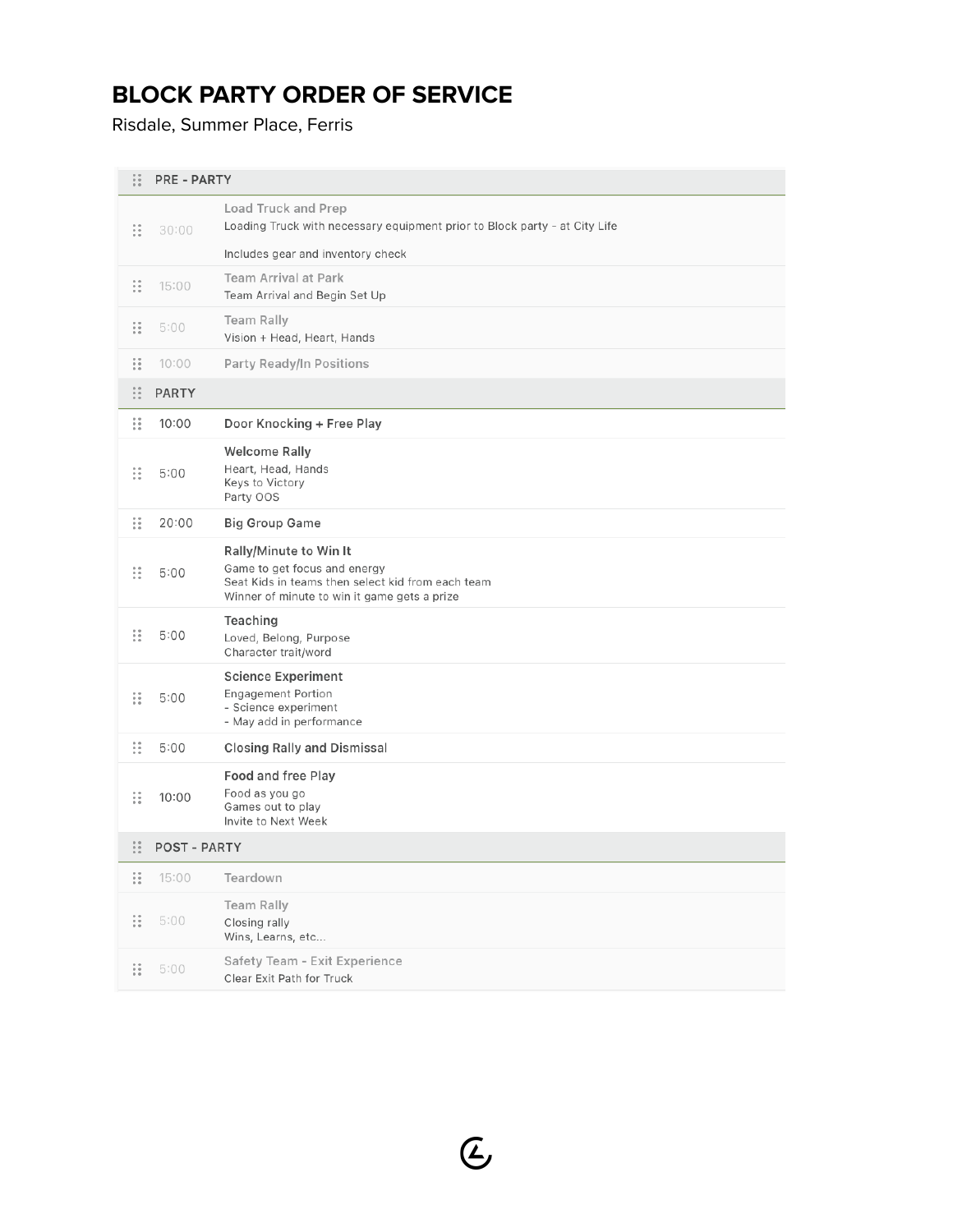## **FOSTER PARK ORDER OF SERVICE**

| H                                                                           | <b>PRE - PARTY</b>  |                                                                                                                                                                                                                                                                                                                                                                                                                                                   |  |
|-----------------------------------------------------------------------------|---------------------|---------------------------------------------------------------------------------------------------------------------------------------------------------------------------------------------------------------------------------------------------------------------------------------------------------------------------------------------------------------------------------------------------------------------------------------------------|--|
| $\begin{array}{c} \circ \\ \circ \\ \circ \\ \circ \end{array}$             | 30:00               | Load Truck and Prep                                                                                                                                                                                                                                                                                                                                                                                                                               |  |
| $\ddot{\cdot}$                                                              | 15:00               | Arrival/Set Up at park                                                                                                                                                                                                                                                                                                                                                                                                                            |  |
| $\frac{1}{2}$                                                               | 5:00                | <b>Team Rally</b>                                                                                                                                                                                                                                                                                                                                                                                                                                 |  |
| $\ddot{\cdot}$                                                              | 10:00               | Party Ready/In Positions                                                                                                                                                                                                                                                                                                                                                                                                                          |  |
| 8                                                                           | <b>PARTY</b>        |                                                                                                                                                                                                                                                                                                                                                                                                                                                   |  |
| $\begin{array}{ccc} 0 & 0 \\ 0 & 0 \\ 0 & 0 \end{array}$                    | 10:00               | Door Knocking<br>Invite out to party                                                                                                                                                                                                                                                                                                                                                                                                              |  |
| $\ddot{\phantom{a}}\phantom{a}\phantom{a}\phantom{a}\phantom{a}\phantom{a}$ | 5:00                | <b>Welcome Rally</b><br>Vision<br>Heart/Thought for the Day<br>Pray<br>Rules of Play                                                                                                                                                                                                                                                                                                                                                              |  |
| $\ddot{\ddot{\cdot}}$                                                       | 65:00               | Play<br>Court 1 - Adult Court<br>1. 8 min game (Clock) + Horn or sound cue<br>2. Call your own fouls<br>3. 30 seconds left or less : get a shot up<br>4. Fouled on last play : Get 1 possession<br>5. Tie game at end of 8 minutes - shot for the win<br>6. Music playing from truck<br>Court 2 - Kids Game/Free Play/Competitions<br>1. Lightning<br>2. Kids Game<br>3. 3 Point competition (5 shots around the key- write down names and score) |  |
| $\frac{1}{2}$                                                               | 5:00                | <b>Closing Rally</b><br>Thank you<br>Invite to CL<br>Come next week                                                                                                                                                                                                                                                                                                                                                                               |  |
| $\frac{1}{2}$                                                               | 10:00               | Free play and food as you go                                                                                                                                                                                                                                                                                                                                                                                                                      |  |
| $\frac{1}{2}$                                                               | <b>POST - PARTY</b> |                                                                                                                                                                                                                                                                                                                                                                                                                                                   |  |
| $\begin{array}{ccc} 0 & 0 \\ 0 & 0 \\ 0 & 0 \end{array}$                    | 10:00               | Teardown                                                                                                                                                                                                                                                                                                                                                                                                                                          |  |
| $\begin{array}{c} 0 & 0 \\ 0 & 0 \\ 0 & 0 \end{array}$                      | 5:00                | <b>Closing Team Rally</b><br>Wins<br>Learns<br><b>Action Items</b>                                                                                                                                                                                                                                                                                                                                                                                |  |
| $\frac{1}{2}$                                                               | 5:00                | Clear path for truck exit                                                                                                                                                                                                                                                                                                                                                                                                                         |  |